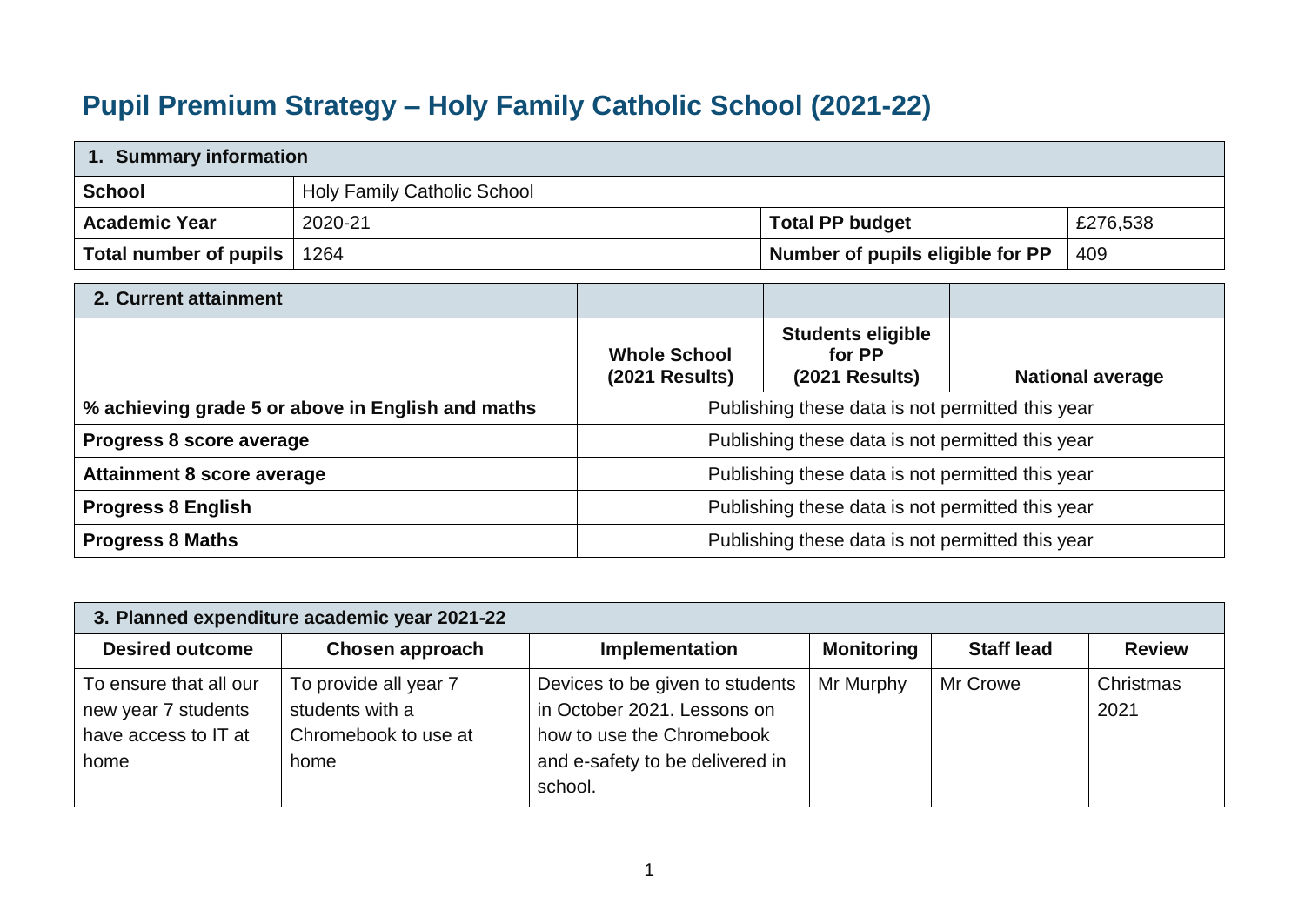| 3. Planned expenditure academic year 2021-22                                                    |                                                                                                                                                                             |                                                                                                                                                    |                                  |                                                        |                                                        |
|-------------------------------------------------------------------------------------------------|-----------------------------------------------------------------------------------------------------------------------------------------------------------------------------|----------------------------------------------------------------------------------------------------------------------------------------------------|----------------------------------|--------------------------------------------------------|--------------------------------------------------------|
| <b>Desired outcome</b>                                                                          | Chosen approach                                                                                                                                                             | Implementation                                                                                                                                     | <b>Monitoring</b>                | <b>Staff lead</b>                                      | <b>Review</b>                                          |
| To continue to improve<br>outcomes in<br>mathematics and to<br>maintain standards in<br>English | Year 11 residential revision<br>course for English and<br>maths.                                                                                                            | Students will be chosen<br>carefully, with PP students<br>taking priority. Discussion with<br>class teachers will inform<br>planning and delivery. | <b>Mrs Klitou</b>                | Head of<br>English/Head of<br>Maths/Head of<br>Year 11 | Easter 2022                                            |
| To improve outcomes<br>across the curriculum<br>and to reduce variation<br>between subjects.    | Study support - many<br>targeted sessions to run on<br>Saturdays and in school<br>holidays across the<br>curriculum. Remote<br>learning may continue to<br>complement this. | Students will be targeted at<br>particular sessions.<br>Departments will be told which<br>students they need to work<br>closely with.              | <b>Mrs Klitou</b>                | Mrs Klitou /<br>Heads of<br>subject.                   | Ongoing from<br>February half<br>term.                 |
| To enable PP students<br>to have access to<br>mentoring.                                        | Through mentoring<br>sessions by staff.                                                                                                                                     | Staff to be allocated PP<br>students to be mentored.                                                                                               | Mr Murphy /<br><b>Mrs Klitou</b> | All students who<br>have been<br>allocated<br>mentees. | Staff to<br>update central<br>database<br>fortnightly. |
| To improve behaviour<br>and systems for<br>students in years 9-11                               | Continue to improve<br>systems in the 'reflection<br>room' on Wiseman                                                                                                       | To complement the reflection<br>and restorative approach to<br>behaviour management.                                                               | <b>Mrs Klitou</b>                | Mr Akubuko                                             | Half termly                                            |
| Students to have<br>access to a venue to<br>study in the evenings.                              | Providing extended study<br>support after school each<br>day for year 11.                                                                                                   | Supervised by senior staff.<br>The new LRC has provided<br>additional working areas and IT<br>facilities.                                          | <b>Mrs Klitou</b>                | Senior staff/LRC<br>manager                            | Half termly                                            |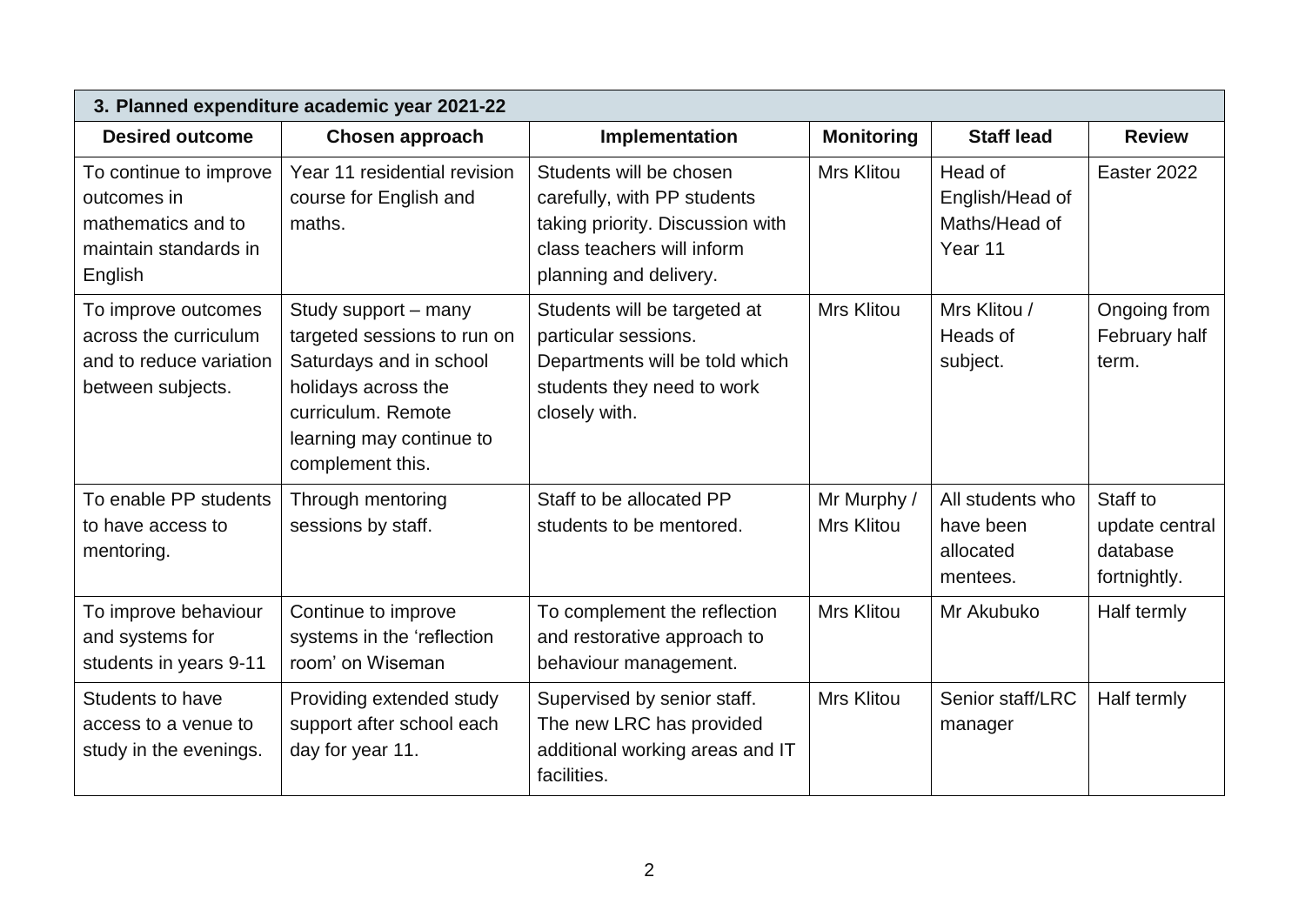| 3. Planned expenditure academic year 2021-22                                                                            |                                                                                                  |                                                                                                                                                                                    |                   |                                    |                                               |
|-------------------------------------------------------------------------------------------------------------------------|--------------------------------------------------------------------------------------------------|------------------------------------------------------------------------------------------------------------------------------------------------------------------------------------|-------------------|------------------------------------|-----------------------------------------------|
| <b>Desired outcome</b>                                                                                                  | <b>Chosen approach</b>                                                                           | Implementation                                                                                                                                                                     | <b>Monitoring</b> | <b>Staff lead</b>                  | <b>Review</b>                                 |
| To continue to improve<br>behaviour of PP and<br>other students.<br>Continue to develop a<br>culture of<br>achievement. | By the staff who manage<br>the Bethany Room                                                      | Improve systems of prevention<br>of poor behaviour and ways of<br>reducing instances of<br>reoffending.                                                                            | Mr Murphy         | Ms Ttofi                           | Monthly<br>report                             |
| To continue to improve<br>transition from KS2-3                                                                         | Through the work of our<br>transition coordinator.                                               | Continue to develop effective<br>links with our feeder primary<br>schools. Detailed transition<br>notes compiled and shared.                                                       | Mrs Gaynor        | Mrs Murray                         | Report before<br>new year 7<br>cohort starts. |
| To continue to improve<br>transition from KS2-3                                                                         | By delivering a summer<br>school for year 6 students.                                            | This is not really a PP thing but<br>those students will benefit<br>alongside their peers.                                                                                         | Mrs Gaynor        | New year 7<br>team                 | September<br>2020.                            |
| To enable PP and<br>other students to<br>benefit from work<br>experience                                                | This takes place in the<br>summer term for year 10<br>students.                                  | This has continued at Holy<br>Family, when many other<br>schools have discontinued it.<br>Students benefit in a host of<br>ways. Cost to parents to be<br>reduced for PP students. | Mr Fidegnon       | Mr Fidegnon                        | End of<br>summer term.                        |
| To enable PP students<br>to have access to<br>peripatetic music<br>lessons.                                             | Through peripatetic music<br>lessons delivered in-house<br>or through the LBWF music<br>service. | These are offered to PP<br>students at a discounted rate.<br>To boost the numbers of                                                                                               | Mr McCollin       | Mrs Corlett/<br><b>Mrs Sherwin</b> | Half termly<br>report.                        |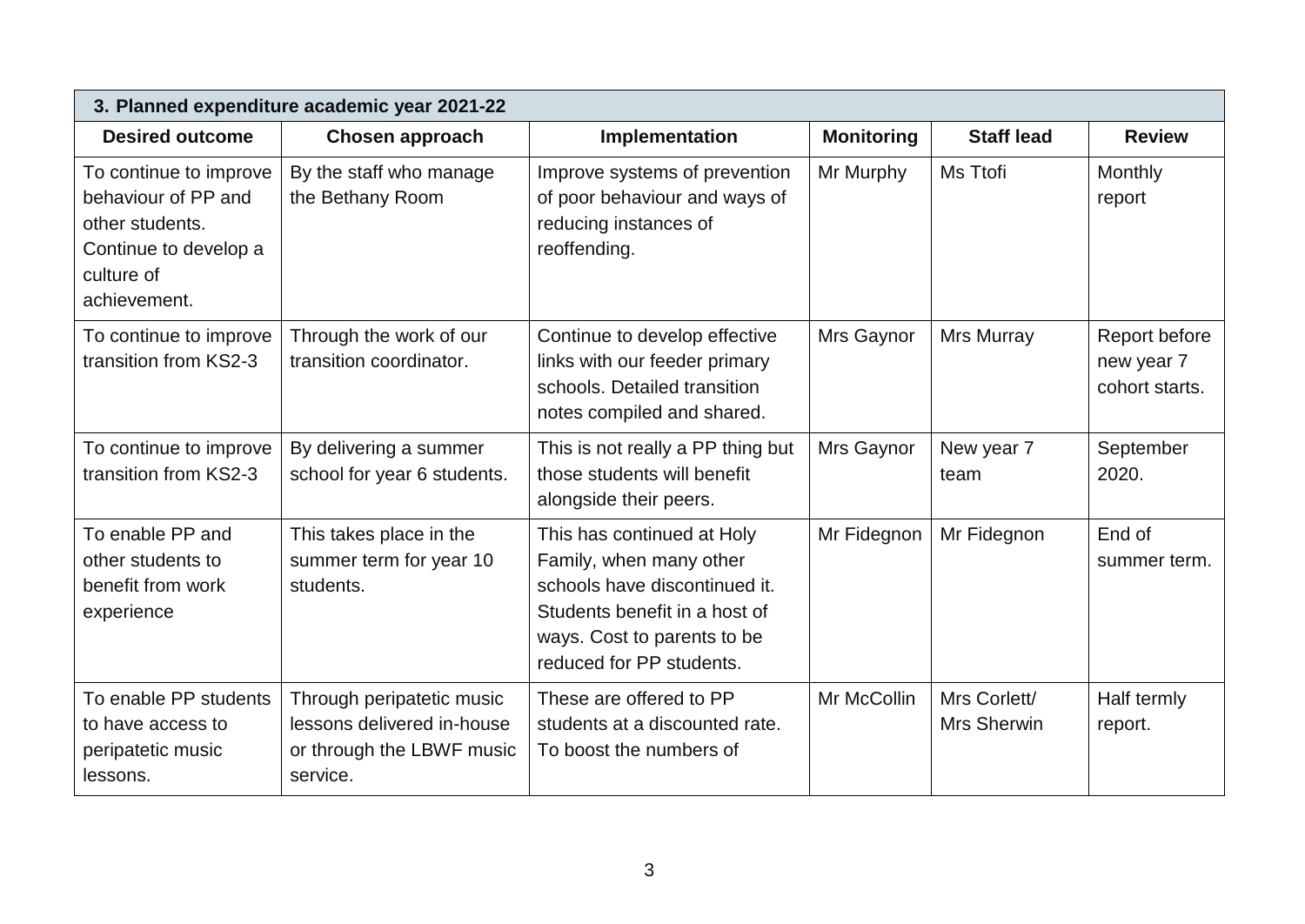| 3. Planned expenditure academic year 2021-22                                           |                                                                                                  |                                                                                                                                                                                  |                   |                   |                        |
|----------------------------------------------------------------------------------------|--------------------------------------------------------------------------------------------------|----------------------------------------------------------------------------------------------------------------------------------------------------------------------------------|-------------------|-------------------|------------------------|
| <b>Desired outcome</b>                                                                 | Chosen approach                                                                                  | Implementation                                                                                                                                                                   | <b>Monitoring</b> | <b>Staff lead</b> | <b>Review</b>          |
|                                                                                        |                                                                                                  | students accessing this<br>provision.                                                                                                                                            |                   |                   |                        |
| To enable PP students<br>to participate in the<br>Duke of Edinburgh's<br>Award scheme. | Through the DofE's Award<br>scheme, delivered by our<br>own qualified staff.                     | PP students receive a discount<br>on the total cost of the DofE<br>Award at the different levels<br>available. To boost the number<br>of students accessing this<br>opportunity. | Mr Fidegnon       | Mr Wilbraham      | Half termly<br>report. |
| To ensure that PP<br>students can access<br>educational visits out<br>of school hours. | Discounts or assistance<br>given to families of PP<br>students.                                  | PP students are able to<br>participate in activities that they<br>may otherwise not be able to<br>afford.                                                                        | Mr Murphy         | Trip leader       | Annually.              |
| Equal access to<br>resources.                                                          | To provide key texts or<br>school uniform or other<br>resources to students who<br>require them. | Through the hardship fund                                                                                                                                                        | Mrs Klitou        | <b>Mrs Klitou</b> | As required.           |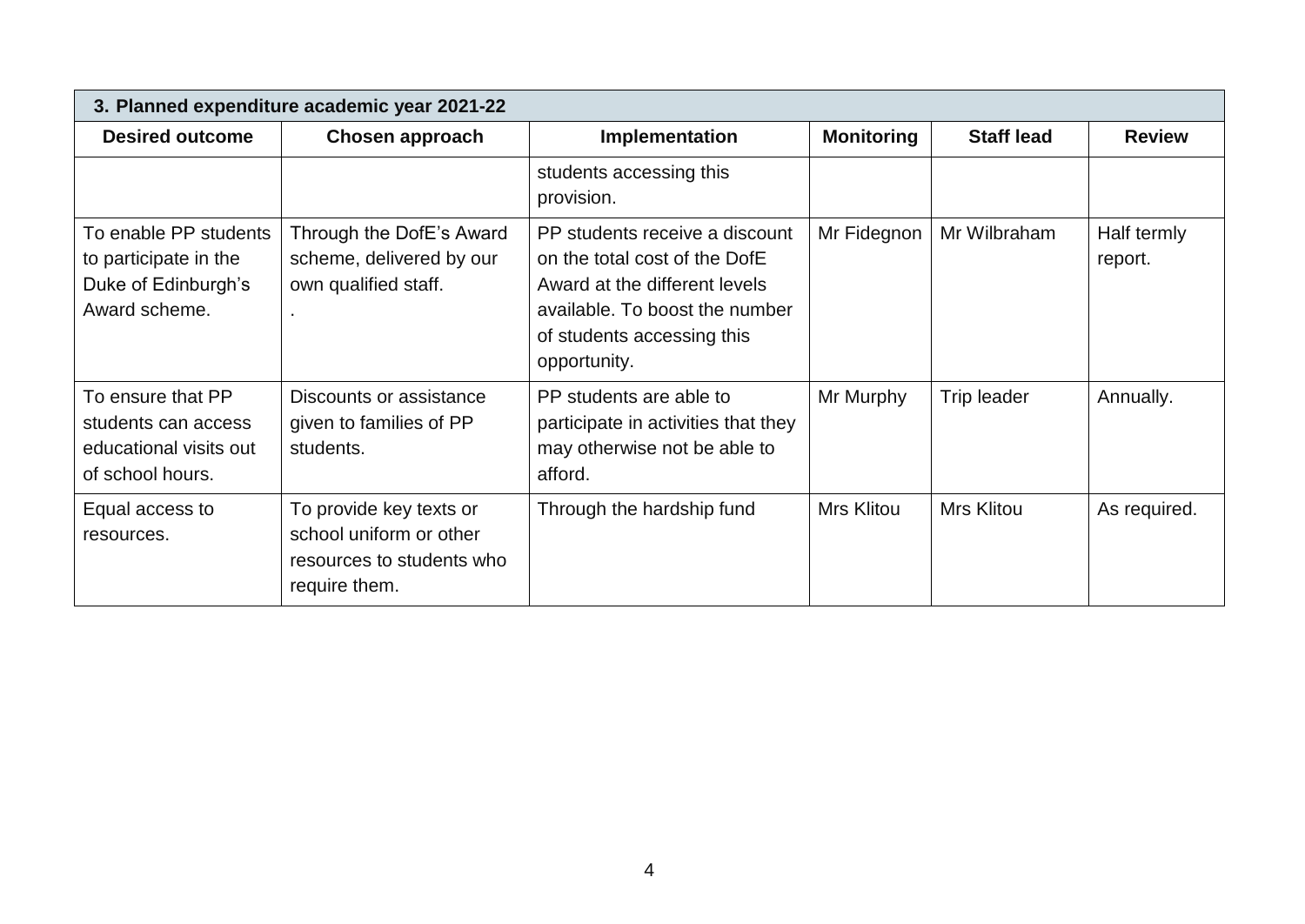| 4. Review of expenditure - previous academic year: 2020-21                                   |                                                                                                                                                                   |                                                                                                                                                    |                           |  |  |
|----------------------------------------------------------------------------------------------|-------------------------------------------------------------------------------------------------------------------------------------------------------------------|----------------------------------------------------------------------------------------------------------------------------------------------------|---------------------------|--|--|
| <b>Desired outcome</b>                                                                       | <b>Delivery</b>                                                                                                                                                   | Impact                                                                                                                                             | <b>Cost</b>               |  |  |
| To provide students with<br>additional resources for<br>remote learning including<br>laptops | Laptops and Chromebooks were provided at cost<br>to the school before any DfE devices appeared                                                                    | All students were contacted<br>regularly by their keeping in touch<br>member of staff. Students had<br>access to online lessons during<br>lockdown | £40,000 across<br>3 years |  |  |
| To continue to improve<br>outcomes in mathematics<br>and to maintain standards in<br>English | Year 11 residential revision course for English and<br>maths was unable to take place due to COVID.<br>Maths and English intervention was boosted as a<br>result. |                                                                                                                                                    |                           |  |  |
| To improve outcomes<br>across the curriculum and to<br>reduce variation between<br>subjects. | Study support - many targeted sessions ran on<br>Saturdays, in school holidays and remotely in the<br>evenings across the curriculum.                             | Good engagement of staff and<br>students.                                                                                                          | £11,060                   |  |  |
| To enable all PP students to<br>have access to mentoring.                                    | Through mentoring sessions by staff.                                                                                                                              | PP students were seen first as part<br>of the recovery programme.                                                                                  | Staff time                |  |  |
| To improve behaviour and<br>systems for students in<br>years 9-11                            | Through the continued use of the reflection room'<br>on Wiseman, to complement the reflection and<br>restorative approach to behaviour management.                | Restorative approaches becoming<br>further embedded.                                                                                               | Staff salary              |  |  |
| To continue to improve<br>behaviour of PP and other<br>students. Continue to                 | By the staff who manage the Bethany Room                                                                                                                          | Improved systems of prevention of<br>poor behaviour and ways of<br>reducing instances of reoffending.                                              | Staff salary              |  |  |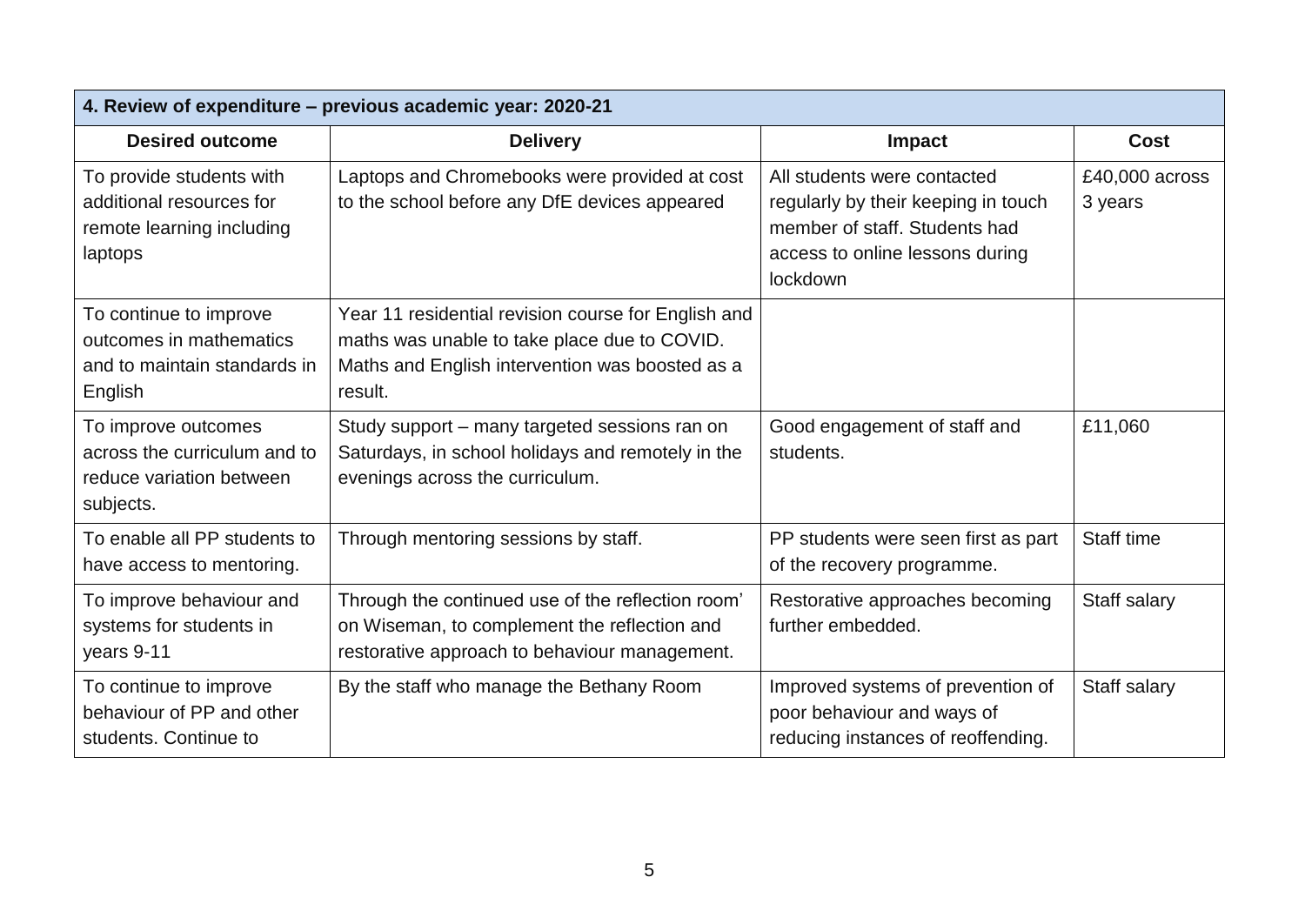| 4. Review of expenditure - previous academic year: 2020-21                          |                                                                                                                                                                                                                                                      |                                                                                                       |                          |  |
|-------------------------------------------------------------------------------------|------------------------------------------------------------------------------------------------------------------------------------------------------------------------------------------------------------------------------------------------------|-------------------------------------------------------------------------------------------------------|--------------------------|--|
| <b>Desired outcome</b>                                                              | <b>Delivery</b>                                                                                                                                                                                                                                      | Impact                                                                                                | <b>Cost</b>              |  |
| develop a culture of<br>achievement.                                                |                                                                                                                                                                                                                                                      |                                                                                                       |                          |  |
| To continue to improve<br>transition from KS2-3                                     | Through the work of our transition coordinator.                                                                                                                                                                                                      | Effective links with our feeder<br>primary schools. Detailed transition<br>notes compiled and shared. | Staff time and<br>salary |  |
| To continue to improve<br>transition from KS2-3                                     | By delivering a summer school for year 6<br>students.                                                                                                                                                                                                | Didn't take place in 2020 due to<br><b>COVID</b>                                                      |                          |  |
| To enable PP and other<br>students to benefit from<br>work experience               | This takes place in the summer term for year 10<br>students.                                                                                                                                                                                         | Did not take place due to COVID.                                                                      |                          |  |
| To enable PP students to<br>have access to peripatetic<br>music lessons.            | Through peripatetic music lessons delivered in-<br>house or through the LBWF music service. These<br>are offered to PP students at a discounted rate.<br>To boost the numbers of students accessing this<br>provision.                               | COVID has had a big impact on this<br>as a result of visiting staff not being<br>allowed on site.     |                          |  |
| To enable PP students to<br>participate in the Duke of<br>Edinburgh's Award scheme. | Through the DofE's Award scheme, delivered by<br>our own qualified staff. PP students receive a<br>discount on the total cost of the DofE Award at the<br>different levels available. To boost the number of<br>students accessing this opportunity. | COVID impact, once again                                                                              |                          |  |